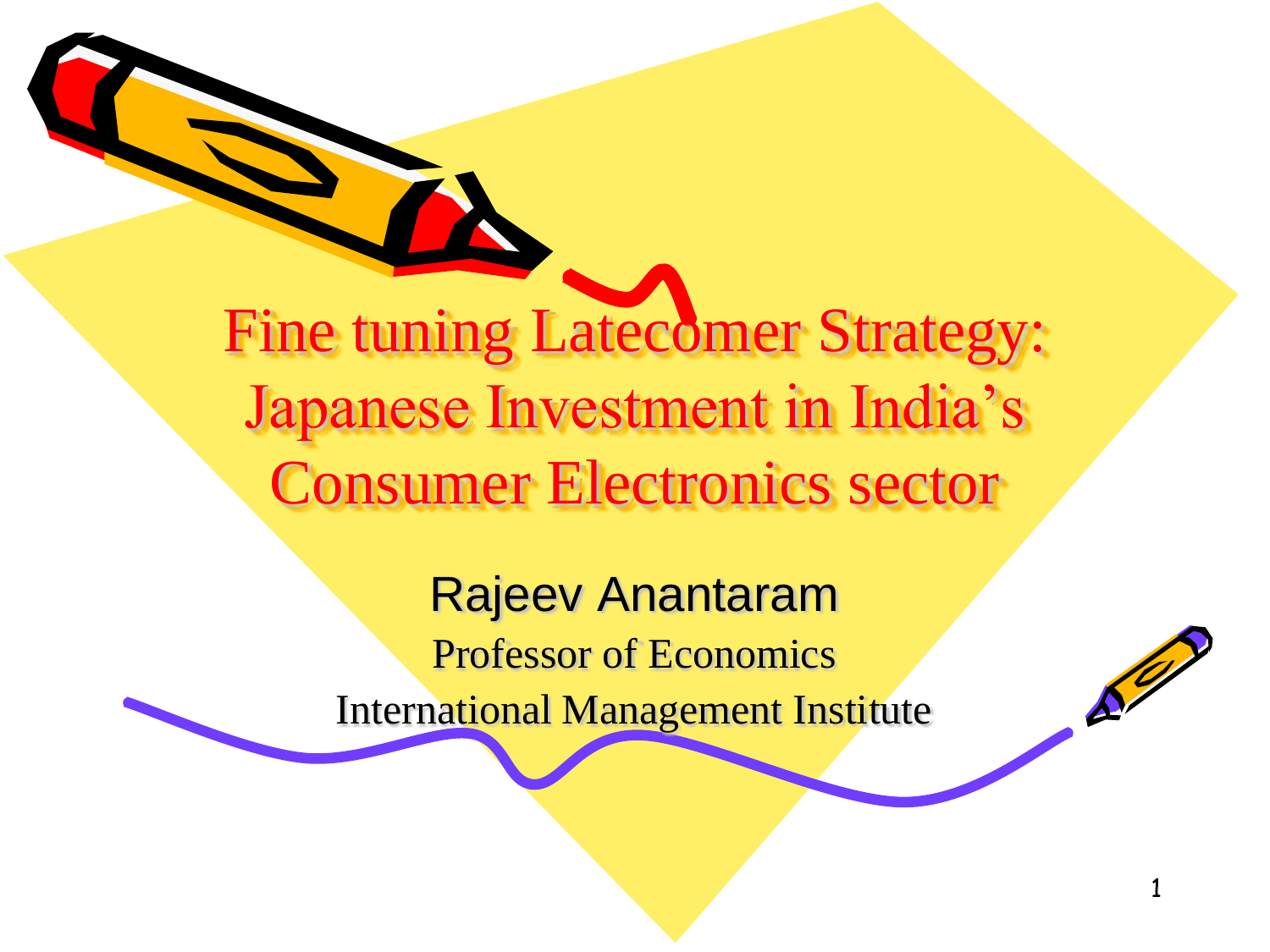# Points for Discussion

- The Eclectic Model of FDI
- Ownership and Internalization: a Japanese perspective
- India's Location Characteristics
- The Early mover advantage (and disadvantages)
- Latecomer Strategies for catch up and to leapfrog
- Some preliminary findings
- Future agenda and research questions



2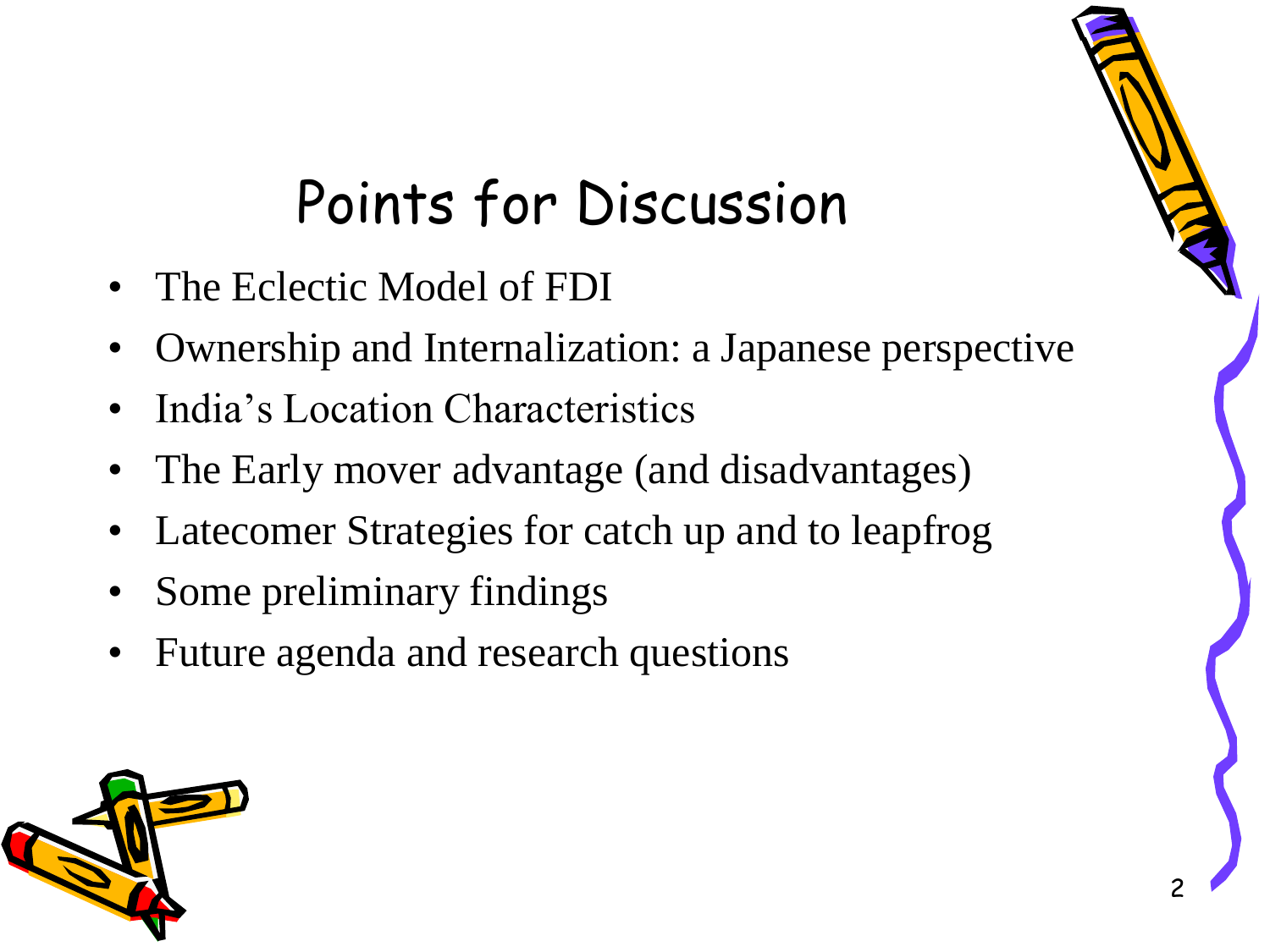### Eclectic model

- What motivates a firm to invest overseas?
- Ownership advantages: deep pockets, technology, scale economies, brand name recognition, experience in large scale marketing. (Hymer 1960)
- Why does a firm invest abroad as opposed to exporting or licensing?
- Tariff hopping, reduction in transaction costs, being close to the customer, reduction of asymetric information.
- Location advantages as offered by the host country.

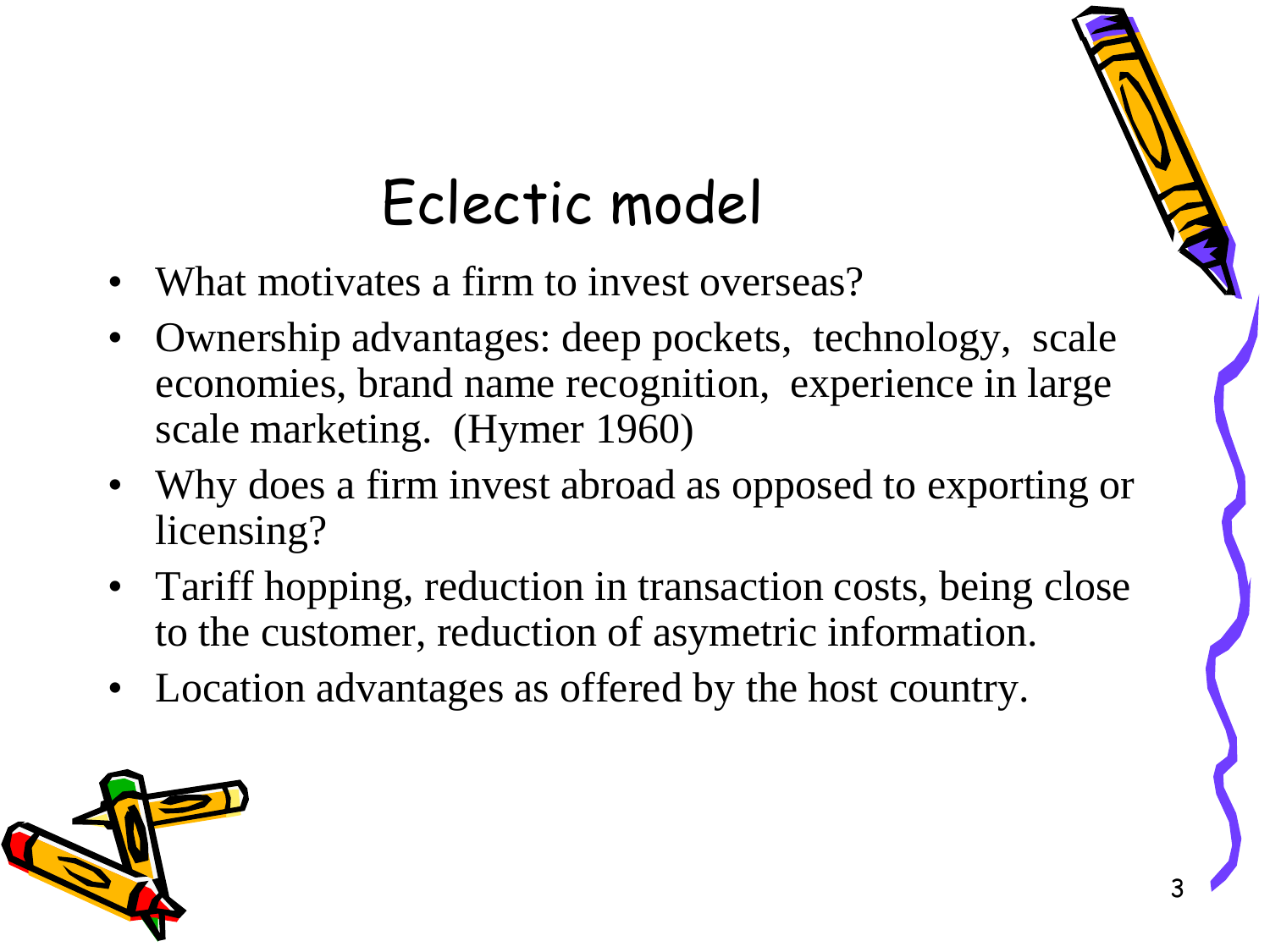#### Ownership & Internalization: A Japanese Perspective **Ownership**

- Clear advantage in the possession of cutting edge technology,
- Huge scale economies due to the country's centrality in regional production networks in East and South East Asia
- Deep pockets (though resources are being dissipated due to the rise of other emerging markets),
- Brand name recognition (due to a long established tradition of reliability)

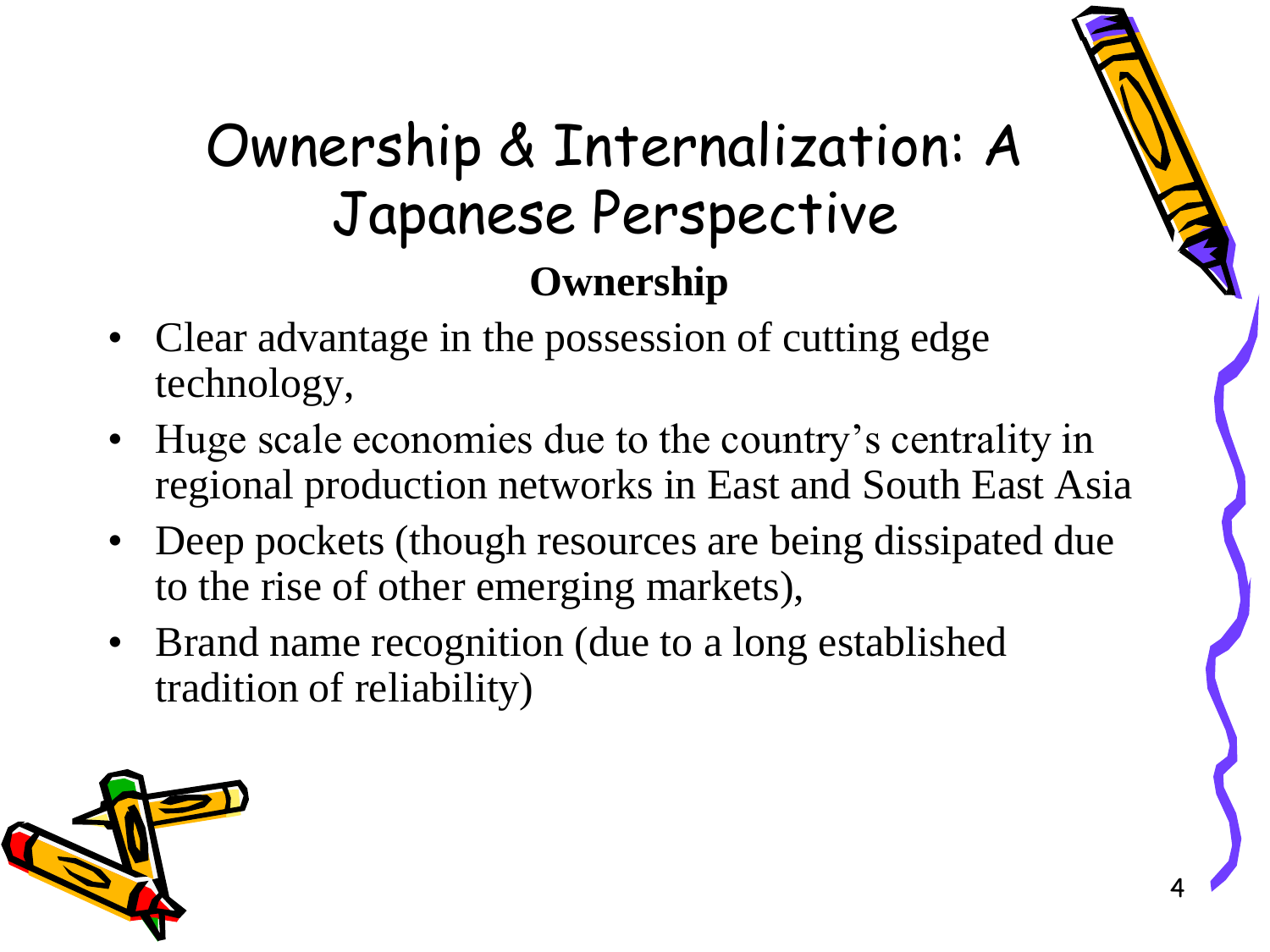# Ownership & Internalization (contd.)

#### **INTERNALIZATION**

- Tariffs still high (though they have come down)
- Rapidly improving manufacturing ecosystem in emerging markets helps pare costs. In the process provides opportunities for both horizontal and vertical FDI.
- Fragmented markets mean 'One size fits all' strategy is sub-optimal.

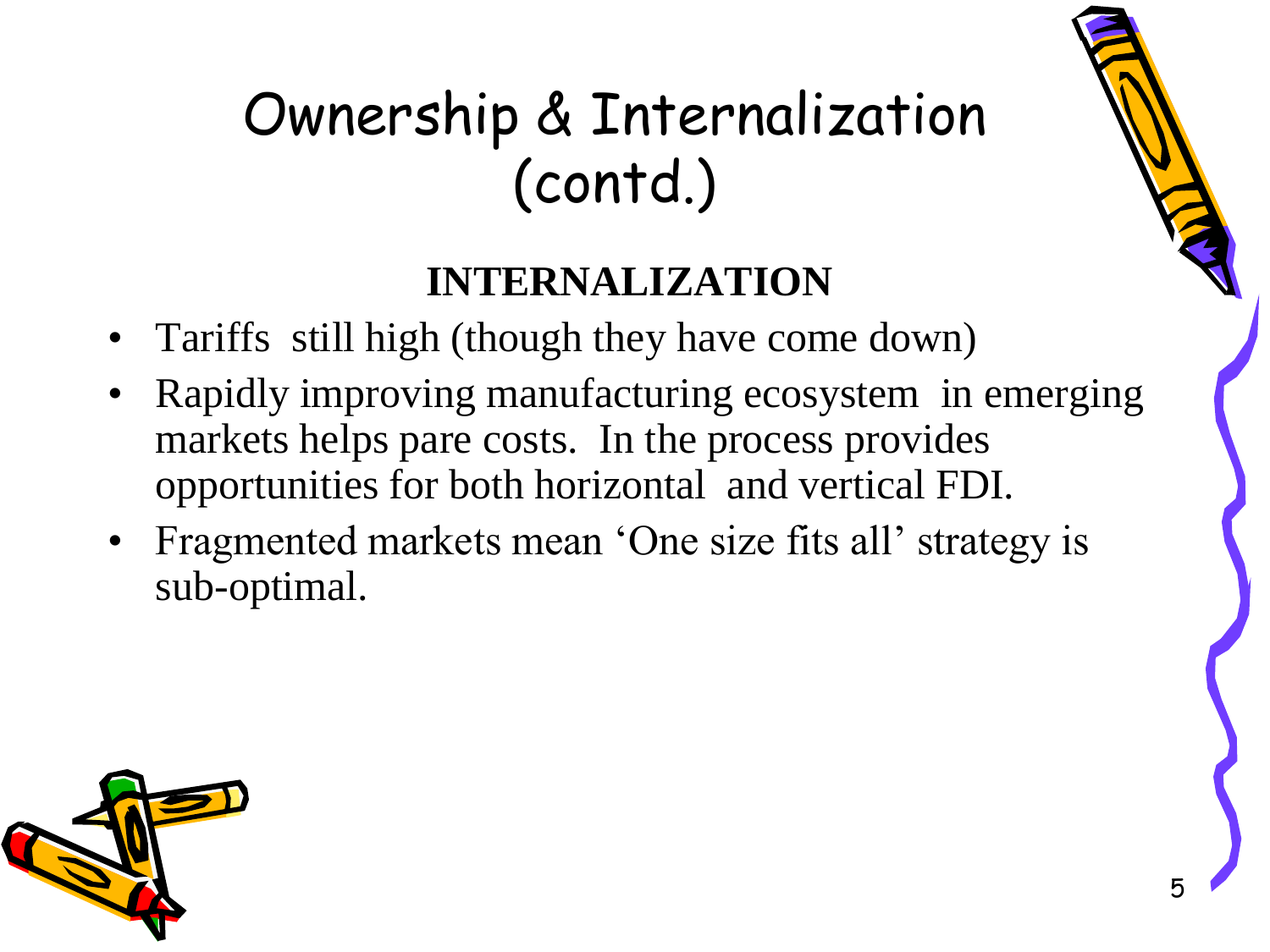# India's Location Characteristics

- Large Market (albeit fragmented), declining poverty levels due to increasing per capita income and increasing levels of disposable income across income .
- Until recently, macroeconomic fundamentals in place.
- Poor quality of physical infrastructure (with minor exceptions) and generally weak manufacturing ecosystem.
- Labor force mobilization hard due to absence of critical mass of educated human capital.
- Administrative and regulatory framework confusing.
- Wide inter-state variations.

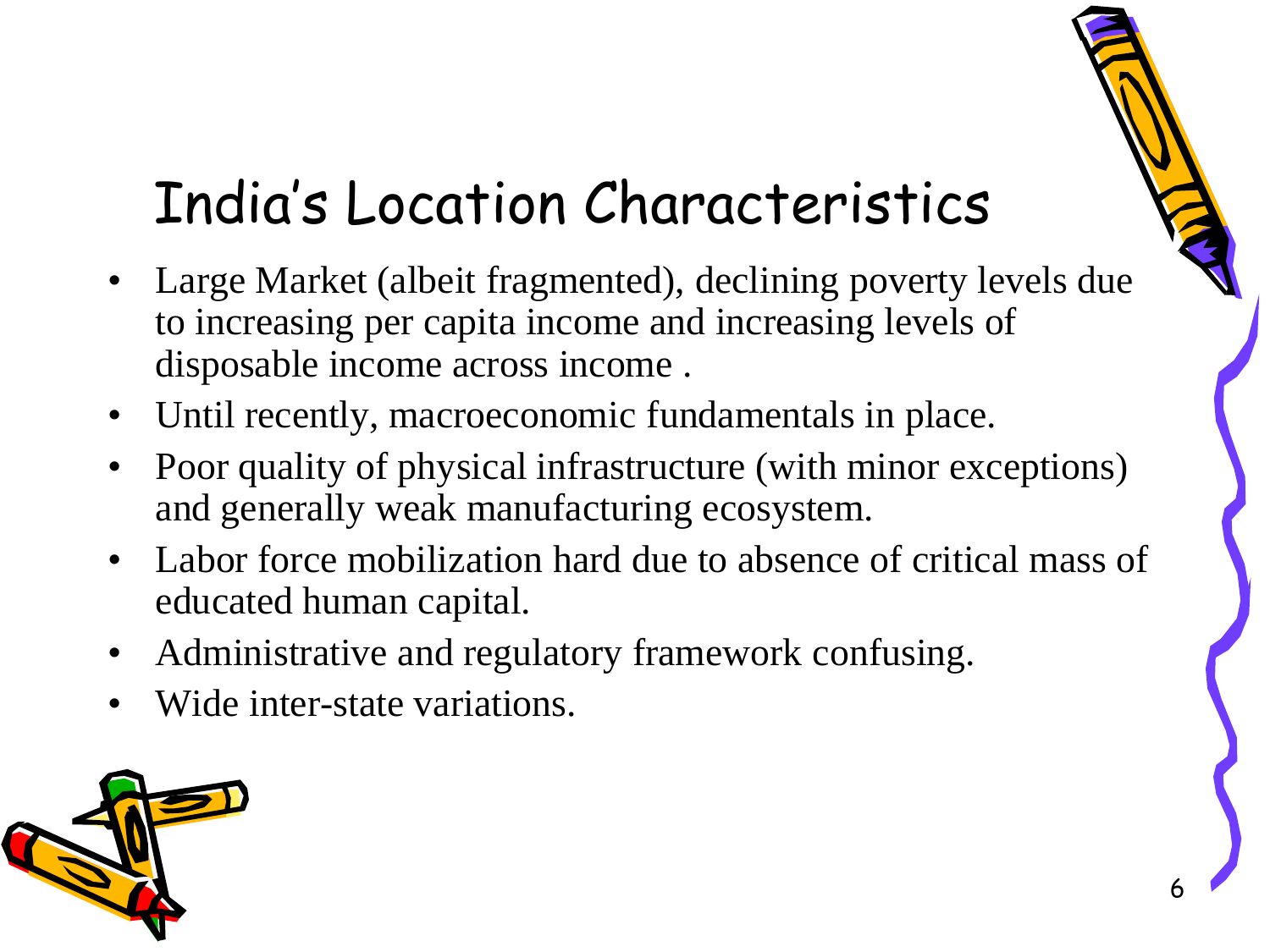## Early mover advantages (and disadvantages)

- Study draws on a well-established corpus of work on "entry order" in the industrial economics literature.
- Early movers have opportunity for image building (helps build brand loyalty). Consumers base preferences on heuristic judgements. Induces a non-trivial cost of switching. (**market based advantage**)
- **Competition based**: Predation of natural resources, real estate, suppliers, employees with appropriate skills.
- **Firm based**: Incumbent firm has advantage by learning by doing. Moving earlier implies more time to experience the process of value adding activities. Accumulated experience helps movement along the learning curve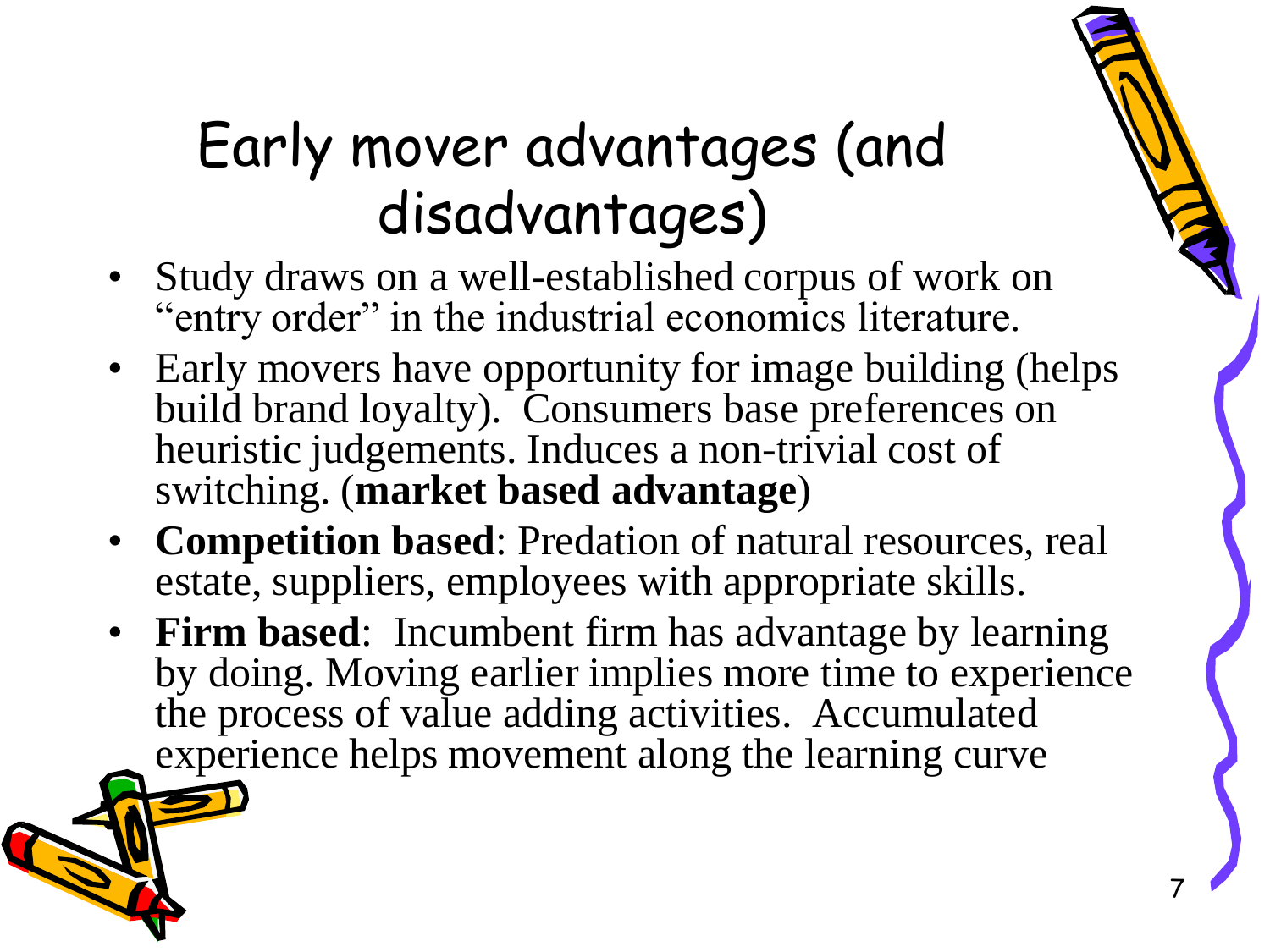# Early mover disadvantages (opportunities for latecomers)

Market based

- Non-static market means direction of change is not entirely predictable. Latecomers can take advantage of the disruptive changes, particularly due to incumbent inertia.
- Change in technologies. Newer firms with cutting edge technologies can set net industry standards and eclipse incumbents.
- Information spillovers can significantly reduce R&D costs

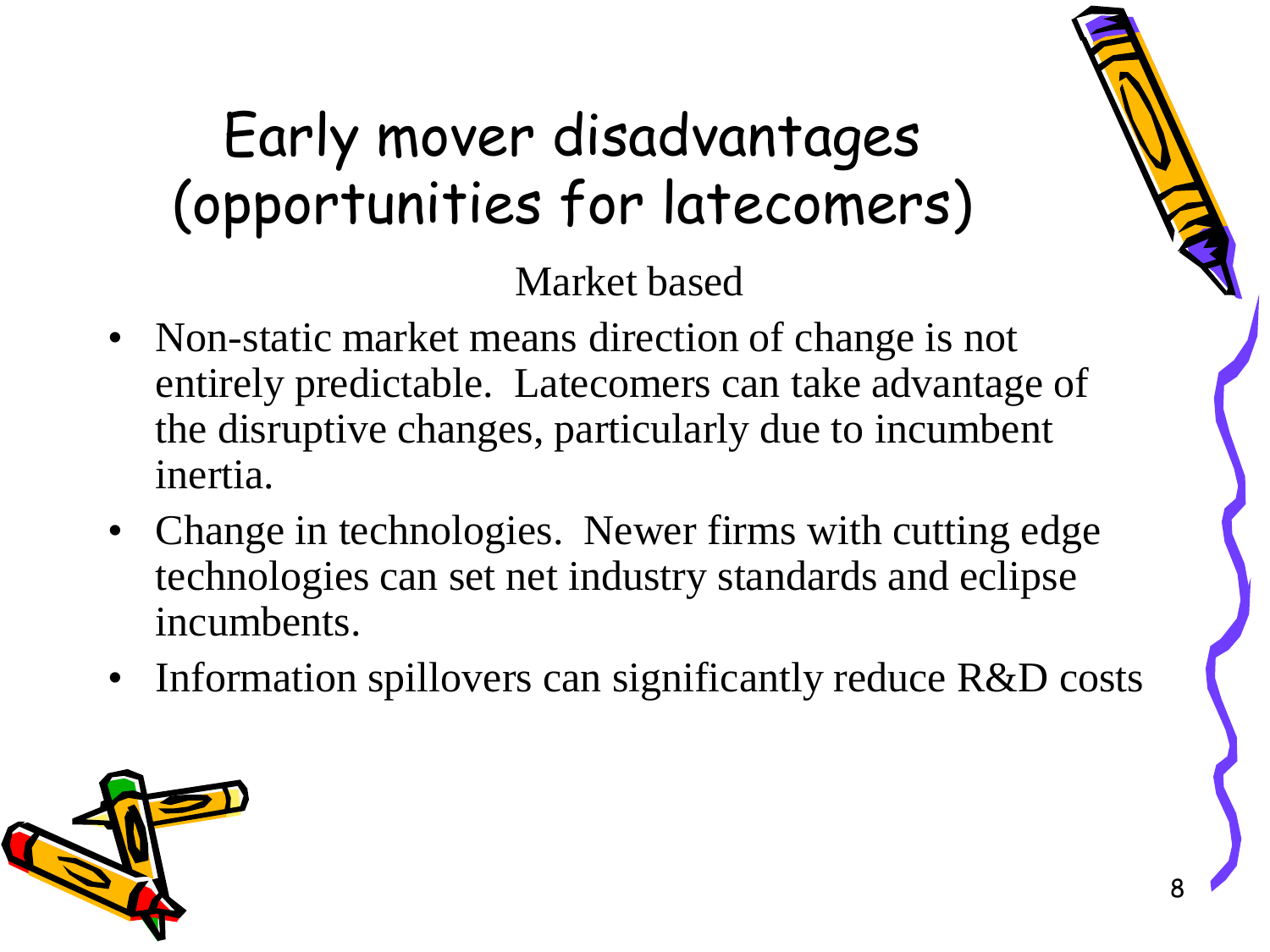#### Latecomer Opportunities (contd.) **COMPETITION**

- High sunk costs committed to fixed assets increase if there are significant economies of scale. These can act as constraints to change ("exit barriers", Porter).
- Organization gets "hardwired" due to established traditions of processes getting routine.

#### **FIRM SPECIFIC**

• Firm views initial market response to initial movements of competitors and enters with less uncertainty. Even better if firm has deep pockets.

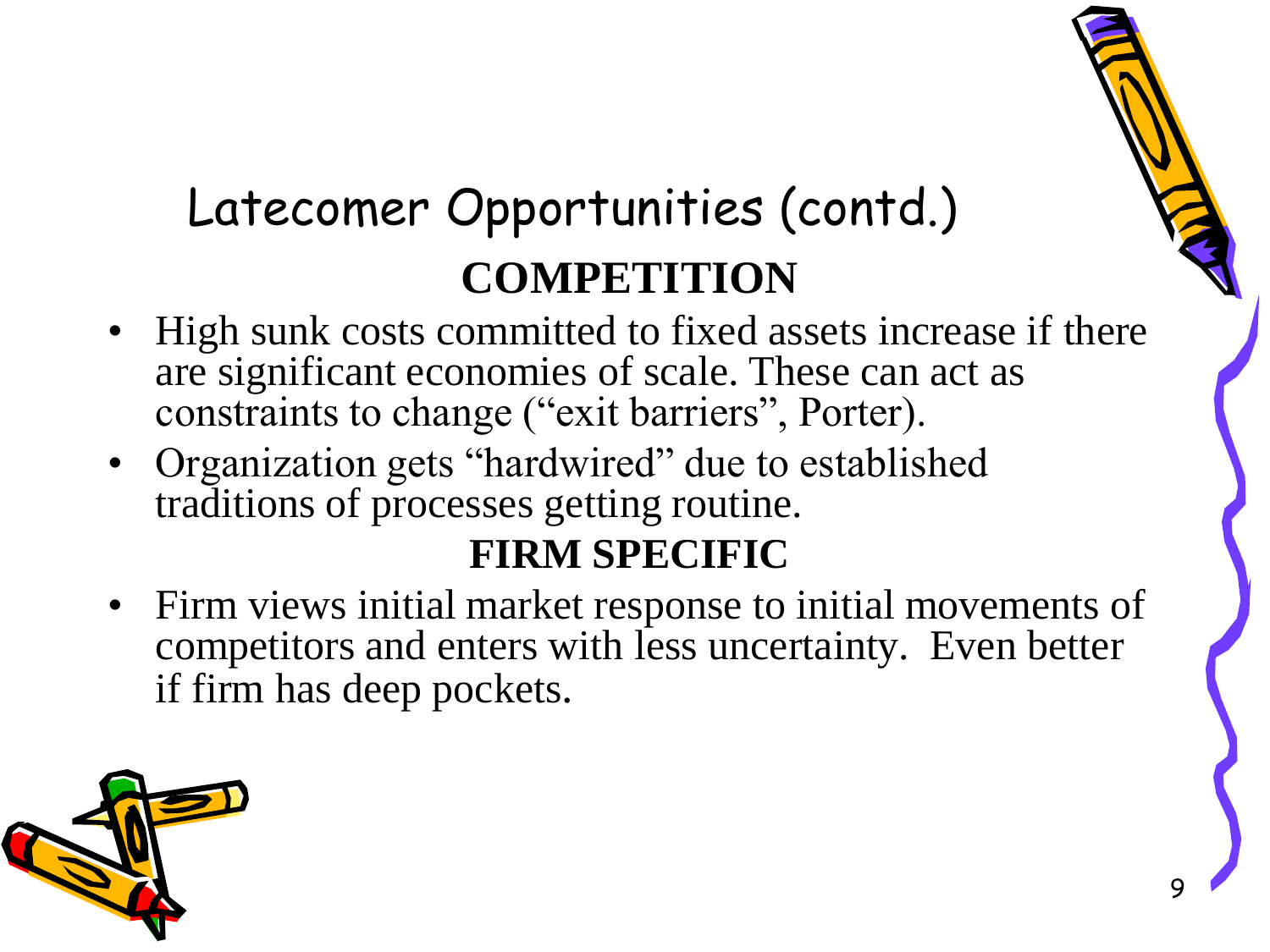# Preliminary Findings

- Japanese firms are increasingly positive on India but doubts persist as to the true depth of India's market.
- Slow to develop sales channels, after sales service networks, local production facilities, developing products for local market.
- Advertizing costs are low. Hence low brand awareness among consumers.
- Focus on high value added products for high income consumers, but such a market is very fragmented in India.
- Reasons for higher price not well communicated.

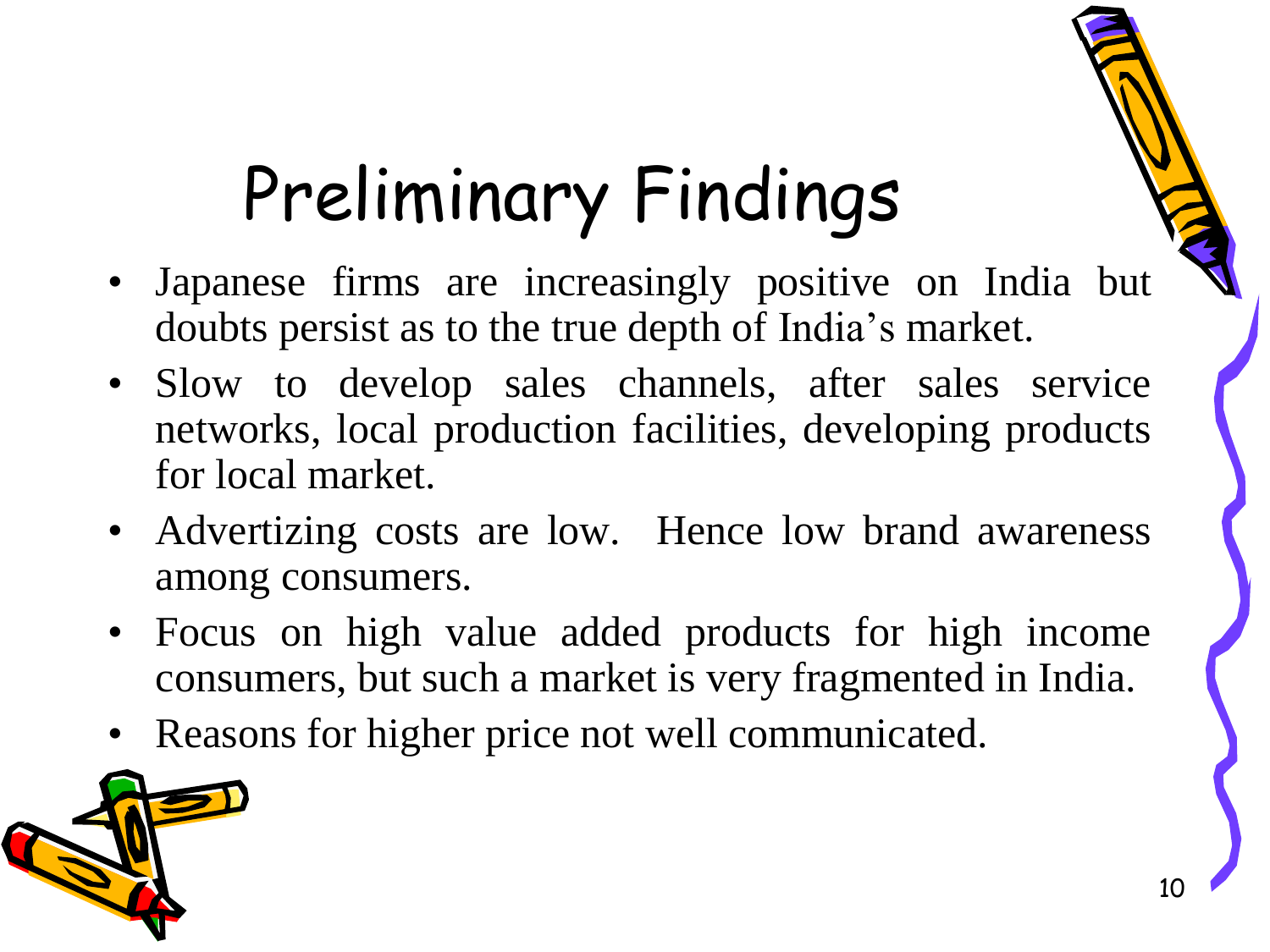## Preliminary Findings (contd.)

- Hierarchical organizational structures mean local representations are not as nimble as necessary.
- Ownership advantages for Japanese firms in the high value added segment may not be as clear because several MNCs are increasingly targeting this segment.

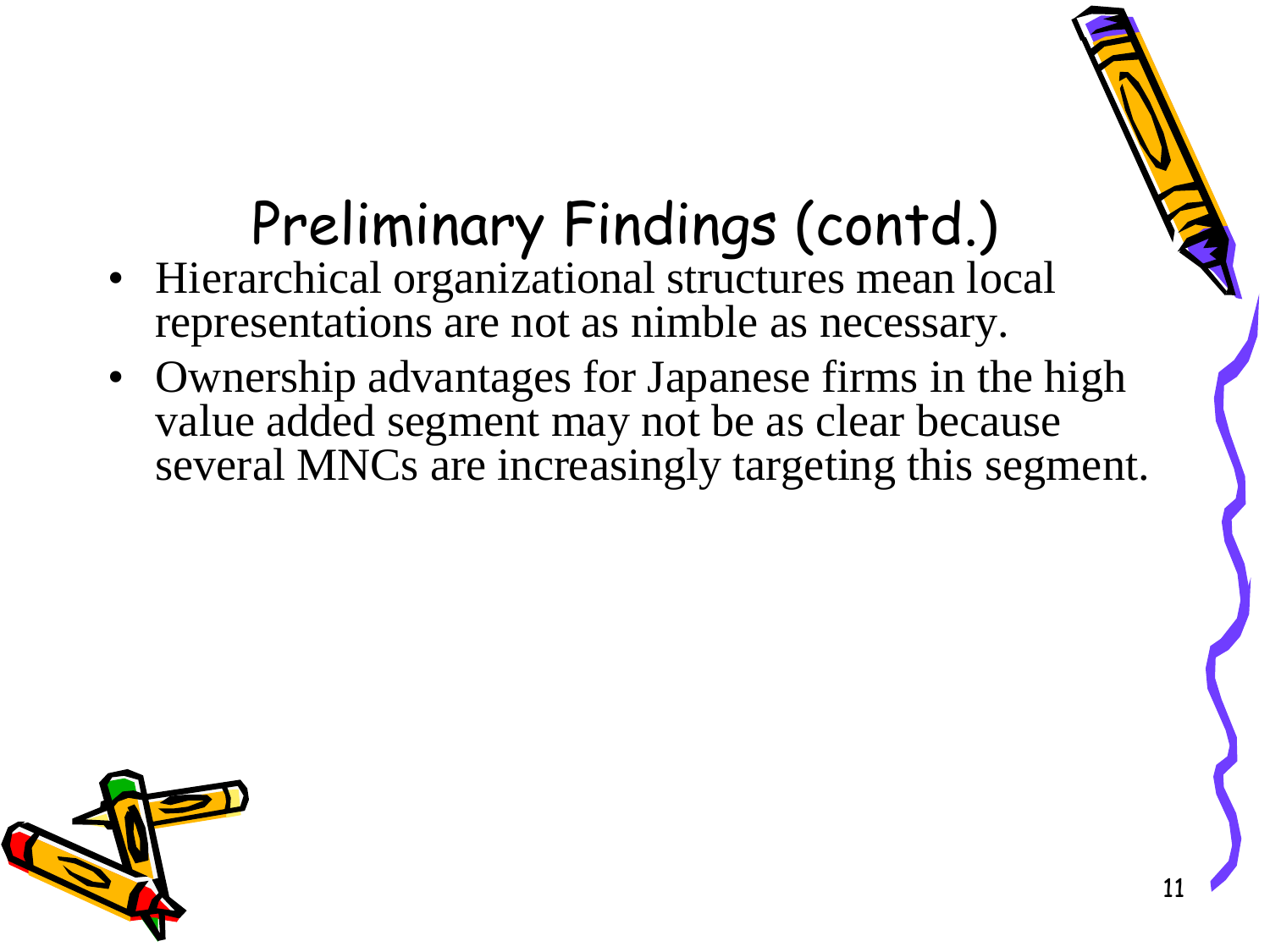#### Future research Agenda

- Largely involves interviews with senior representatives of Japanese firms in India in the consumer electronics space.
- Fundamental question is about the constraints Japanese firms face in setting up manufacturing facilities in India. Has it to with the level of technology to be absorbed.